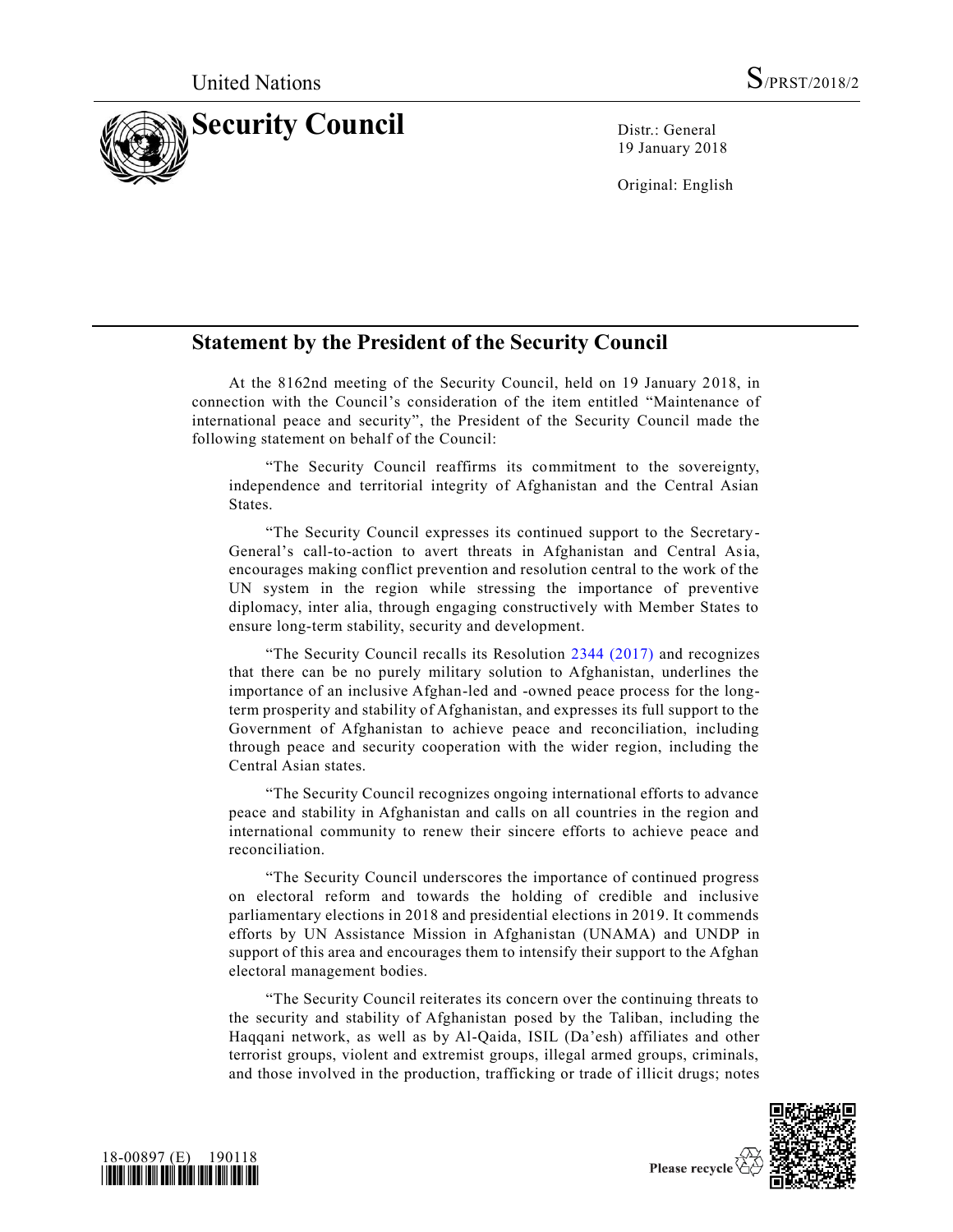in this regard the potential threats to the region, including to the Central Asian states; and calls upon all states in this regard to effectively implement all relevant Security Council resolutions, including those relating to counterterrorism, and to strengthen their international and regional security cooperation to enhance information-sharing, border control, law enforcement and criminal justice to better counter the threats posed, including from returning foreign terrorist fighters.

"The Security Council takes note of the efforts of the Counter-Terrorism Committee (established pursuant UNSCR 1373) and its Executive Directorate to assess and monitor implementation of resolutions 1373, 1624, 2178, 2396 and other relevant resolutions on terrorism by Afghanistan and countries of the region, and acknowledges recommendations provided by the Committee, including in the area of providing of technical assistance.

"The Security Council stresses the importance of advancing regional, interregional and international cooperation to achieve long-term peace, stability and sustainable development in Afghanistan and Central Asia and supports the joint efforts of countries of the region towards the enhancement of a zone of peace, cooperation and prosperity including through the different platforms for cooperation.

"The Security Council welcomes the contribution of the Central Asian countries to ensuring the stability and development of Afghanistan and the intensification of long-term cooperation, discussions and coordination among them, using various joint platforms and fora, including through regular meetings at high level.

"The Security Council reiterates the importance of increasing the full and effective participation and leadership of women in decision-making, including in national, regional, and international institutions and mechanisms for the prevention and resolution of conflict, as well as efforts to prevent and combat terrorism, and the importance of integrating gender perspectives across a ll discussions pertinent to sustaining peace in Afghanistan and the Central Asia region and supports commitments to the implementation of UNSCR 1325 and subsequent resolutions on women, peace and security in the region. The Security Council stresses the need to strengthen policies and mechanisms in Afghanistan to empower women politically and economically, to increase the number of women in the security forces in an environment conducive to women's safety and development, and to mitigate violence against women by supporting the provision of services for survivors of sexual and gender-based violence.

"The Security Council underlines the importance of paying due attention to child protection concerns within peace and reconciliation efforts in Afghanistan and calls on all parties to take the necessary measures to do so.

"The Security Council commends the role of the UNAMA and the UN Regional Centre for Preventive Diplomacy for Central Asia (UNRCCA), and their respective UN Secretary General Special Representatives, in the implementation of their mandates as per Resolution [2344 \(2017\)](https://undocs.org/S/RES/2344(2017)) and Security Council documents [S/2007/279](https://undocs.org/S/2007/279) and [S/2007/280,](https://undocs.org/S/2007/280) respectively and for collaborating closely to facilitate the bilateral and multilateral engagement of Central Asian States with Afghanistan.

"The Security Council welcomes the involvement of Afghanistan in the Central Asian regional mechanisms for cooperation on counter-terrorism, including in implementing the Joint Plan of Action (JPoA) for the implementation of the UN Global Counter-Terrorism Strategy and expresses its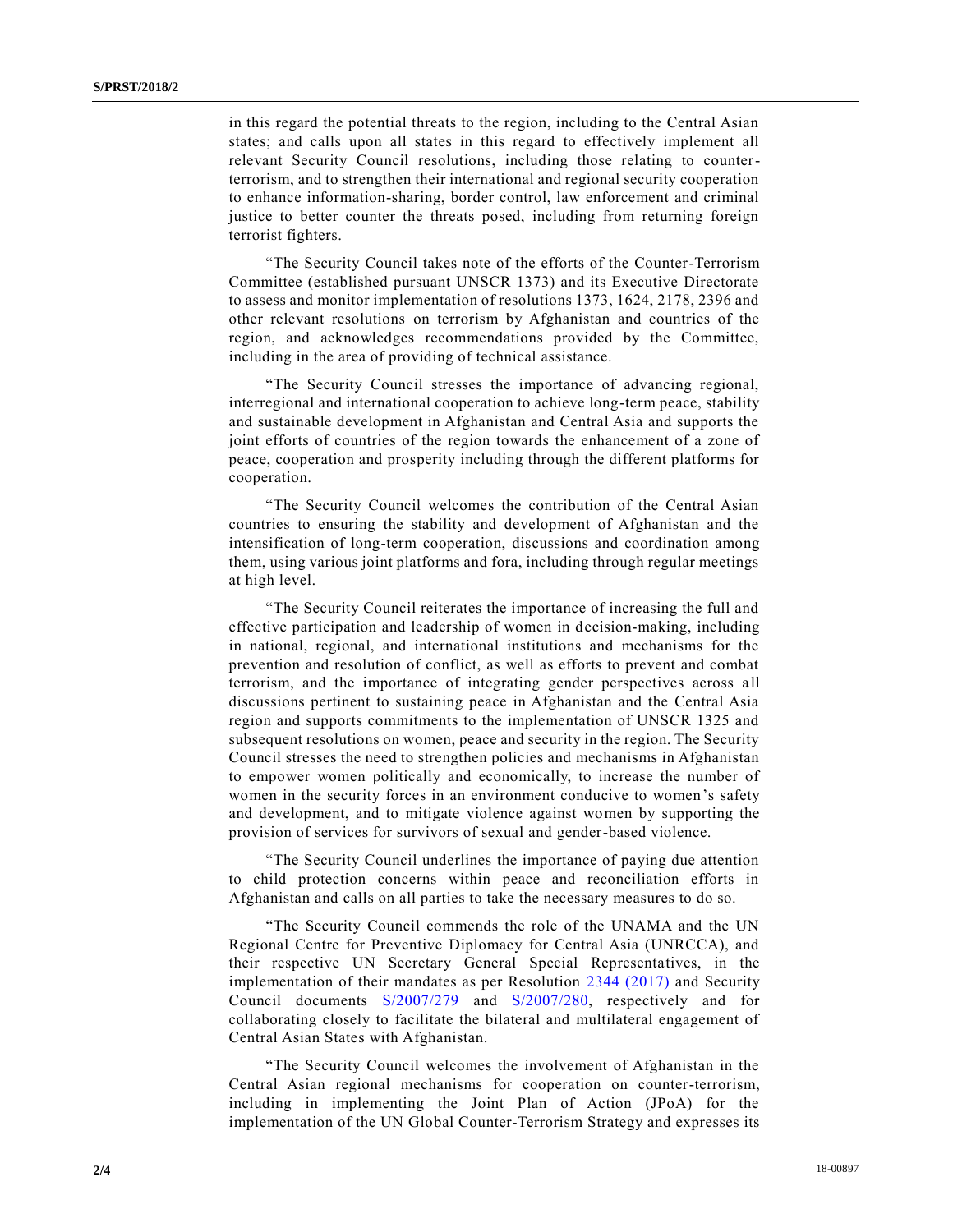support for the roles of the UN Office of Counter-Terrorism and UNRCCA in providing support to the practical realization of the JPoA and the Ashgabat Declaration of 13 June 2017.

"The Security Council underscores the importance of close coordination between Afghanistan and the Central Asian States in combating the significant increase in the cultivation, production, trade and trafficking of illicit drugs in Afghanistan, as reflected in the Afghanistan Opium Survey published by the UN Office on Drugs and Crime (UNODC) on 15 November 2017, which continue to pose a threat to peace and stability in the region and beyond, and emphasizes the need for enhanced regional and international support of Afghanistan's National Drug Action Plan (NDAP).

"The Security Council in this regard appreciates the work of UNODC, calls upon States to strengthen international and regional cooperation to counter the threat to the international community posed by the cultivation, produc tion, trafficking, and consumption of illicit drugs originating in Afghanistan which significantly contribute to the financial resources of the Taliban and its associates, and to act in accordance with the principle of common and shared responsibility in addressing the drug problem of Afghanistan, including through cooperation against the trafficking in illicit drugs and precursor chemicals, and welcomes cooperation between Afghanistan and Central Asian states and relevant regional and international organizations and initiatives.

"The Security Council commends the efforts of UNAMA and UNRCCA, in collaboration with the UNODC, and relevant regional organizations and fora, to help the Central Asian States and Afghanistan address the narcotics problem.

"The Security Council welcomes commitments to continued cooperation on border management and border security by Central Asian countries and Afghanistan, commends efforts by UN agencies to increase their capacities in this area, and encourages donor countries and regional and international organizations to intensify capacity building efforts.

"The Security Council welcomes the contribution of Central Asian States to non-proliferation, including to the Treaty on a Nuclear-Weapon-Free Zone in Central Asia (CANWFZ), and encourages their further cooperation in preventing, detecting and responding to illicit trafficking of nuclear and other radioactive materials.

"The Security Council welcomes efforts taken in the region to enhance dialogue and collaboration and to advance shared goals of economic development and prosperity across the region and expresses its appreciation for national, sub-regional and regional initiatives and efforts to advance policy, infrastructure, trade, financial and people-to-people connectivity in Afghanistan, Central Asia and beyond.

"The Security Council emphasizes that, in order to support Afghanistan emerging sustainably from conflict, there is a need for a comprehensive and integrated approach that incorporates and strengthens coherence between all sectors, including political, security, development, and human rights, and encourages ongoing efforts in this regard, including to strengthen the rule of law, and stresses the importance, where appropriate, of advancing a regional approach as a means to minimize conflict and enhance effectiveness and efficiency of interventions.

"The Security Council encourages relevant entities of the UN system to work towards preventing conflict and notes in this regard the importance of addressing the conflict in Afghanistan in a comprehensive manner that seeks to